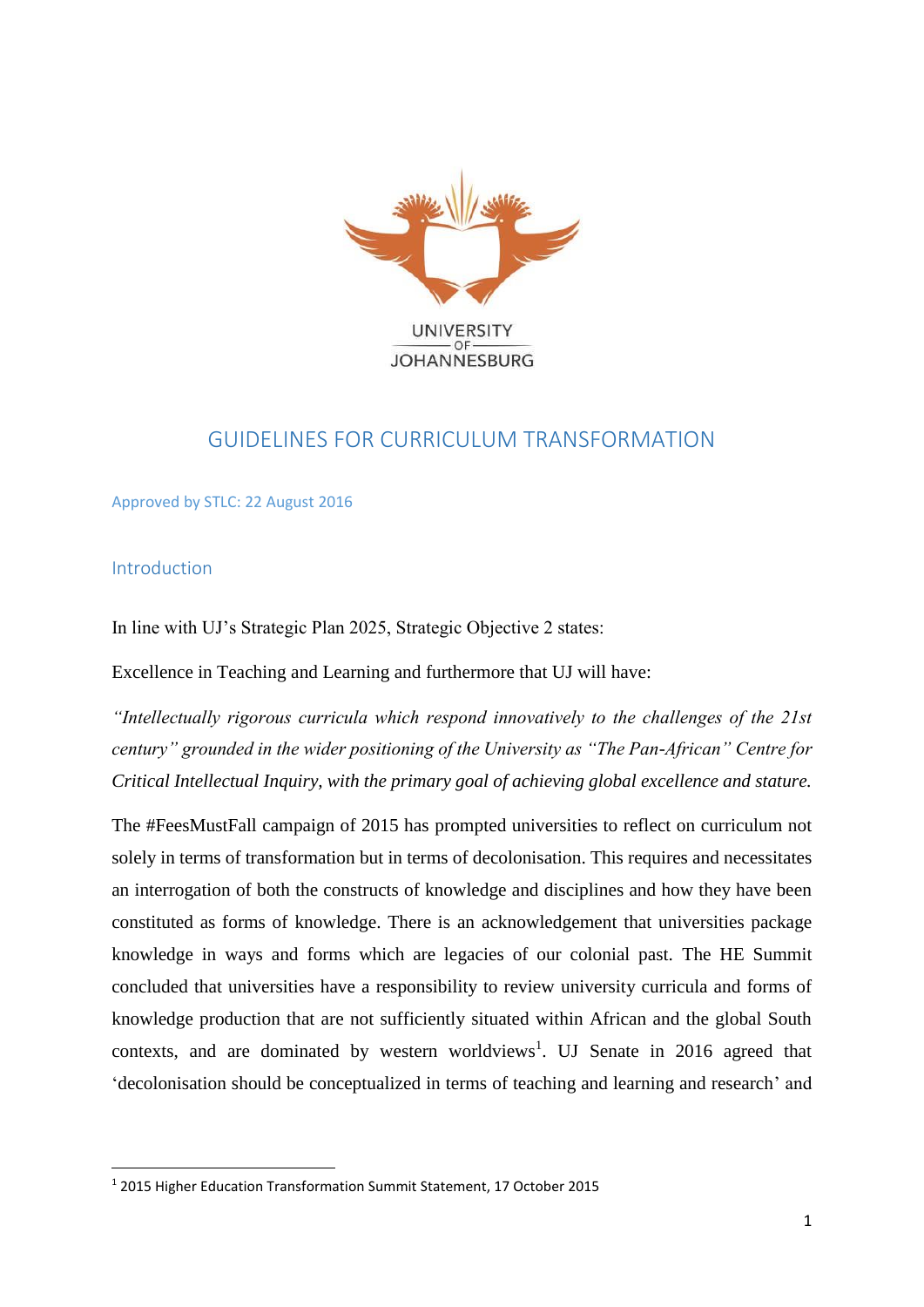that while there is much contestation around the term decolonisation, discussions and engagements must be held within the broader academic community of UJ.

#### Purpose

The purpose of these guidelines is to provide academics with an initial set of 'tools' required to review curricula as well as teaching and learning practices, in line with the call to decolonize our curriculum. It is understood that the envisaged transformation of the curriculum should be accompanied by reflection on the teaching and learning strategies used. There are various interpretations of what is intended by decolonisation of knowledge, teaching and learning. However, there is consensus that decolonisation demands interrogation of the underlying assumptions, values, principles, absolute truths, epistemologies and pedagogies across all disciplines. Questioning, reflecting and reviewing is therefore at the core of the decolonisation and transformation agenda.

### **Standards**

The following standards should guide the review of curriculum at UJ:

- Academic Leadership: Faculties and academics must own the project of decolonising the curriculum;
- Transparency: Being open to interrogation of the curriculum and how it is constructed;
- Access: Recognising the need of epistemological access for students;
- Context: Movement away from monolithic perspectives and locating curriculum, teaching and learning in the context of Africa;
- Critical review: Using peer and other forms of review and student inputs to facilitate curriculum changes;
- Curriculum reform: Initiate and reflect on the existing curricula with a view to locating and acknowledging knowledge from marginalized knowledge systems
- Process: Recognizing that decolonising the curriculum is not a destination but an ongoing process.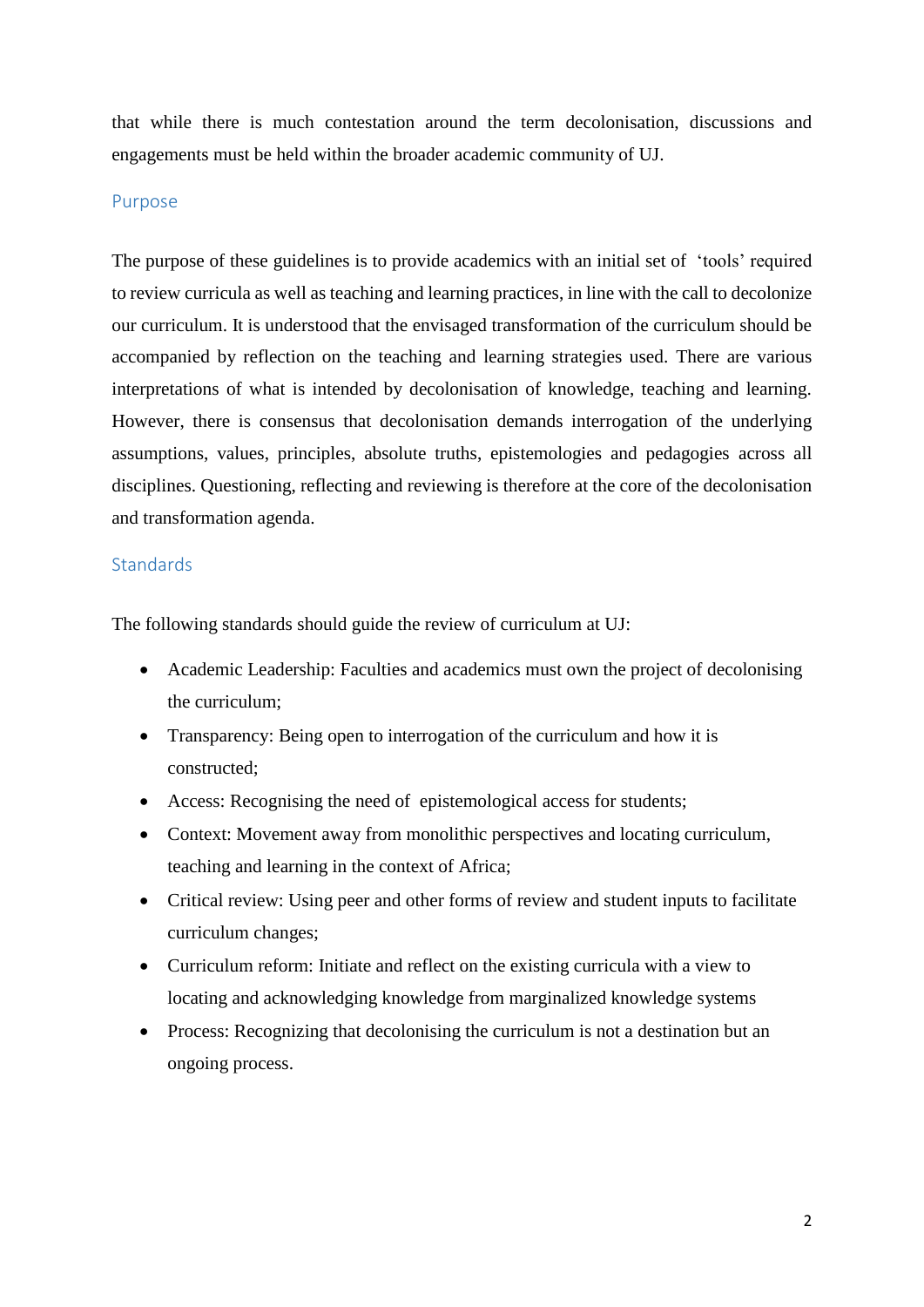#### Broad Guidelines

These guidelines are to serve as possible transformative triggers for academics who are reviewing modules/courses or qualifications. There is a recognition by the University that the debate on decolonisation of the curriculum necessitates a review of our curricula, teaching and learning approaches and an interrogation of the assumptions that underpin our prioritization of Eurocentric knowledge systems. The two approaches that have been offered to academics are as follows: "In your own discipline, you may first want to adopt a content-driven additive approach and expand the curriculum already in place. Or you may want to adopt the different approach of considering how the object of study itself is constituted, what tools are used to study it, and what concepts are used to frame it." <sup>2</sup> The *Ad Hoc Task Team of Senate on Decolonisation of Knowledge and Curriculum Reform* argued that the exercise should not be merely additive or seen as a technical exercise. Decolonisation requires that we interrogate the assumptions, values, principles, absolute truths, epistemologies and pedagogies of all disciplines – questioning is at the core of decolonisation and transformation<sup>3</sup>.

Processes that can be undertaken as an initial start:

1. Reviewing the discipline to examine the extent to which the traditional boundaries of the discipline can be expanded beyond the existing parameters to incorporate the context and knowledge of Africa and more broadly, the South;

2. Reviewing textbooks, reading resources and other learning material for a greater diversity of content;

- 3. Reviewing pedagogical approaches in the teaching and learning environment;
- 4. Reviewing assessment criteria and tasks;
- 5. Reviewing the knowledge production and research agenda pursued;
- 6. Review the assumptions of knowledge and the theoretical content of the course;

1

<sup>2</sup> Professor Harry Garuba, 'What is an African curriculum', published in the Mail & Guardian on 17 April 2015.

<sup>&</sup>lt;sup>3</sup> Ad Hoc Task Team Report to Senate, 22 January 2016